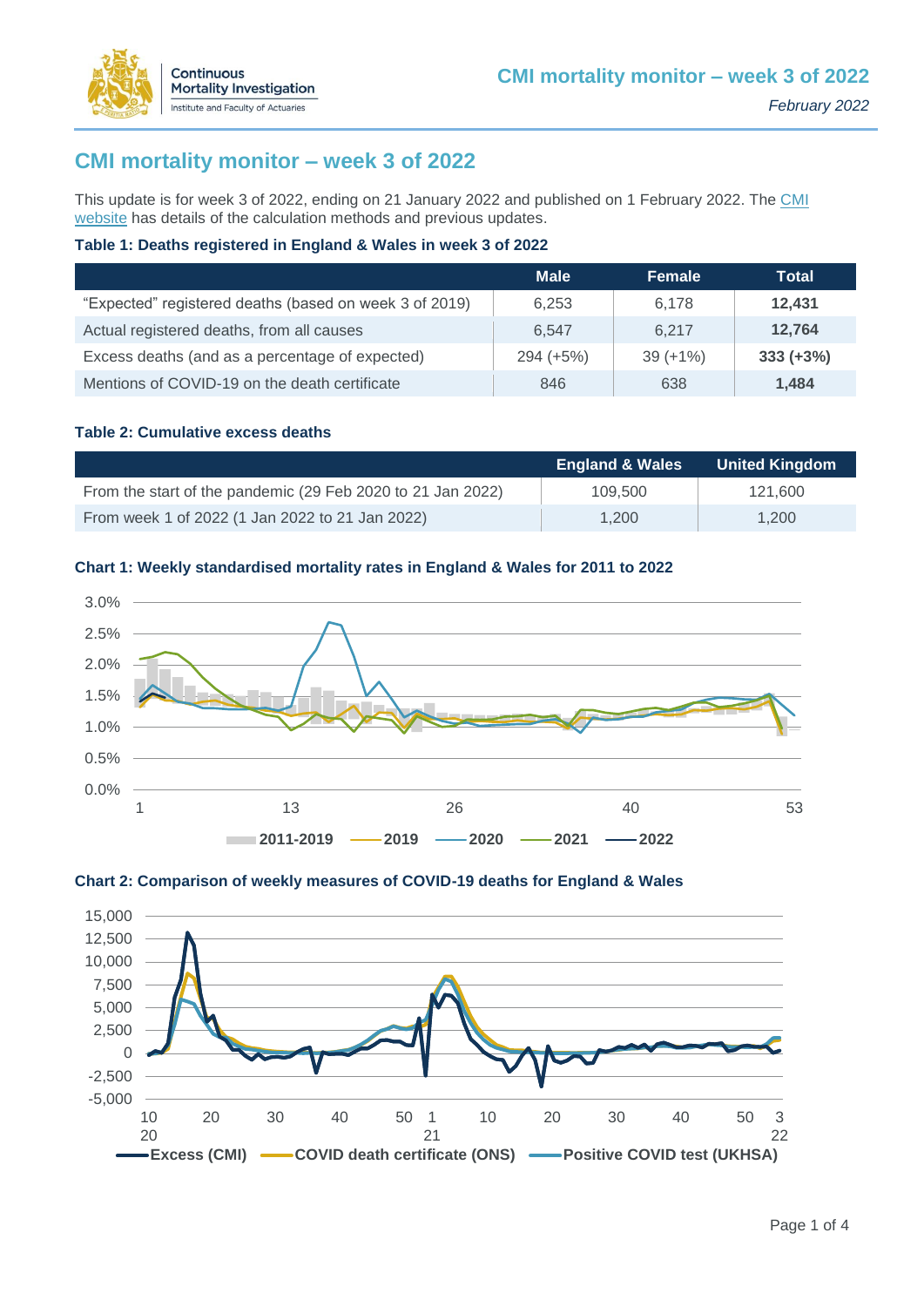

Chart 3 shows cumulative standardised mortality rates relative to cumulative mortality in 2019, as a proportion of mortality for 2019 as a whole. We use 2019 as the comparator as this is consistent with the excess deaths calculation above.

Under this measure, cumulative standardised mortality to week 3 of 2022 is 0.2% below 2019.



### **Chart 3: Cumulative standardised mortality rate compared to 2019**

Chart 4 shows the cumulative annual standardised mortality improvement for 2022 and the previous ten years. The cumulative improvement for year N is the reduction in cumulative mortality from year N–1 to year N, as a proportion of full-year mortality for year N–1.

The cumulative mortality improvement to week 3 of 2022 (relative to 2021) is +2.5%.

The cumulative mortality improvement between 2019 and 2022 (consistent with Chart F in the quarterly monitor) is +0.2% to week 3 of 2022.



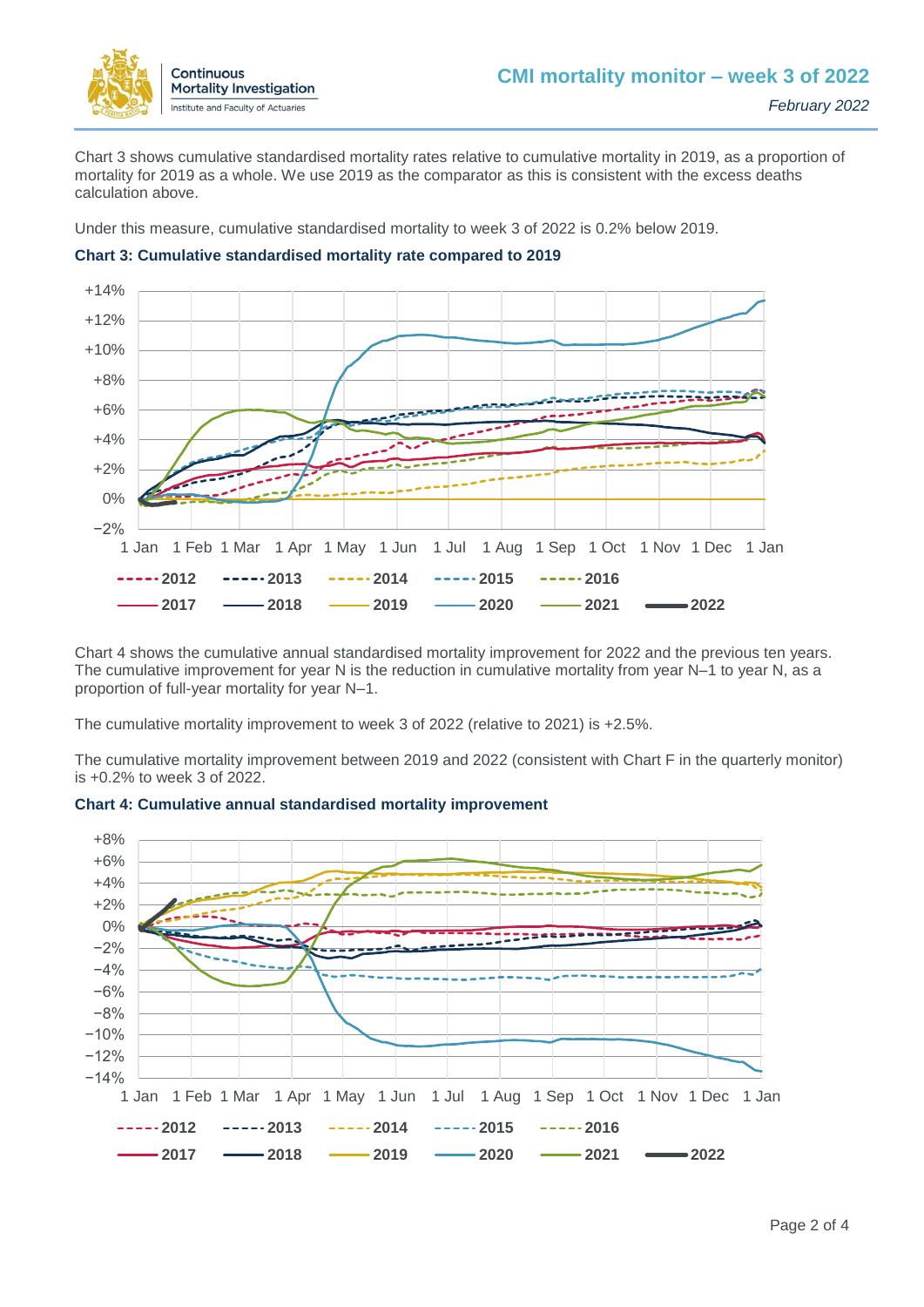

## **Data sources**

The provisional weekly deaths are available from:

- ONS (England & Wales) [https://www.ons.gov.uk/peoplepopulationandcommunity/birthsdeathsandmarriages/deaths/datasets/wee](https://www.ons.gov.uk/peoplepopulationandcommunity/birthsdeathsandmarriages/deaths/datasets/weeklyprovisionalfiguresondeathsregisteredinenglandandwales) [klyprovisionalfiguresondeathsregisteredinenglandandwales](https://www.ons.gov.uk/peoplepopulationandcommunity/birthsdeathsandmarriages/deaths/datasets/weeklyprovisionalfiguresondeathsregisteredinenglandandwales)
- NRS (Scotland) <https://data.gov.scot/coronavirus-covid-19/data.html>
- NISRA (Northern Ireland) <https://www.nisra.gov.uk/statistics/death-statistics/weekly-death-registrations-northern-ireland>

The daily UKHSA data for deaths of people within 28 days of a positive test result for COVID-19 are available from<https://coronavirus.data.gov.uk/details/deaths>

# **Notes on method**

Full details of the methods used for results based on the ONS data are included in [Working Paper 111.](https://www.actuaries.org.uk/learn-and-develop/continuous-mortality-investigation/cmi-working-papers/mortality-projections/cmi-working-paper-111) Our analysis is based on Standardised Mortality Rates (SMRs). These adjust the provisional weekly deaths data published by the ONS to control for changes in the size, age and gender distribution of the population over time. We note that mortality rates and mortality improvements vary by age, and the results shown are sensitive to the age distribution of the chosen standard population (the 2013 European Standard Population).

Our calculations rely on data for registered deaths, and we are conscious that during the pandemic deaths may have been registered earlier or later than in previous years. Consequently, comparisons of mortality between 2020, 2021, and 2022 and earlier years may not be on a like-for-like basis. Also, results for individual weeks may not be consistent between years due to the timing of public holidays.

### **Use of this document**

The CMI disclaims any liability from use of or reliance on these calculations, including in relation to financial transactions such as longevity swaps; and the CMI does not guarantee that it will continue to publish updates. Please also see the reliances and limitations, disclaimer, and copyright notice on the final page of this document.

# **TAS compliance**

This paper is intended to analyse recent mortality in England & Wales. It complies with the principles in the Financial Reporting Council's Technical Actuarial Standard "TAS 100: Principles for Technical Actuarial Work". Any person using this paper should exercise judgement over its suitability and relevance for their purpose.

# **Reliances and limitations**

The purpose of the weekly mortality monitor is to provide regular updates on standardised mortality in England & Wales during the coronavirus pandemic, adjusting ONS data to allowing for changes in the size and age of the population.

The CMI aims to produce high-quality outputs and takes considerable care to ensure that the mortality monitor and the accompanying spreadsheet of results are accurate. However:

- We cannot guarantee their accuracy (see the Disclaimer).
- There is a reliance on the data published by third parties, particularly the ONS data which is described as "provisional".
- We have also applied judgement and assumptions in deciding on the calculation methods and the presentation of results.
- Anyone using the results of the mortality monitor should ensure that it is appropriate for their particular use, and note that care is needed when estimating full year experience from partial year experience. This is particularly true during the coronavirus pandemic.